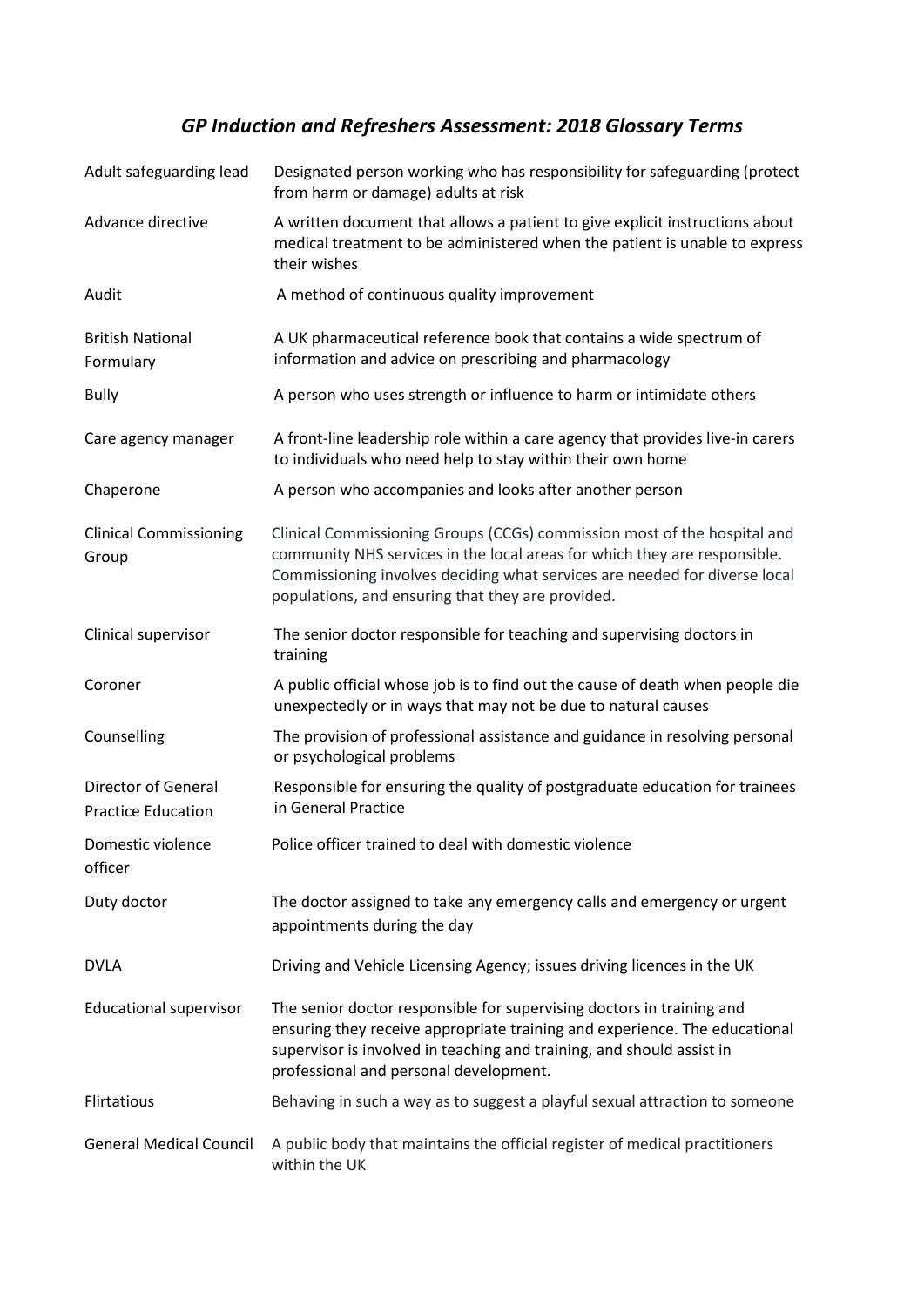| <b>Good Medical Practice</b><br>guidelines  | Guidelines that set out the duties of a doctor registered with the General<br><b>Medical Council</b>                                                                                                                                                               |
|---------------------------------------------|--------------------------------------------------------------------------------------------------------------------------------------------------------------------------------------------------------------------------------------------------------------------|
| <b>GP Associate Dean</b>                    | Involved with day-to-day quality management of GP training                                                                                                                                                                                                         |
| GP out-of-hours service                     | Provides urgent primary medical care outside of regular surgery hours                                                                                                                                                                                              |
| HIV                                         | The human immunodeficiency virus (HIV) is a lentivirus (a subgroup of<br>retrovirus) that causes HIV infection and over time acquired<br>immunodeficiency syndrome (AIDS)                                                                                          |
| Homophobic                                  | Having or showing a dislike of or prejudice against homosexual people                                                                                                                                                                                              |
| <b>I&amp;R</b> lead                         | Involved with educational management of doctors on the I&R scheme                                                                                                                                                                                                  |
| Learning log                                | Personal record of professional achievement and self-reflection completed<br>by doctors during their training                                                                                                                                                      |
| Locum                                       | A doctor who substitutes temporarily for another doctor                                                                                                                                                                                                            |
| <b>Medical Defence</b><br>Organisation      | Professional organisation which undertakes to protect, support and<br>safeguard the character and interests of registered medical and dental<br>practitioners in the United Kingdom, and elsewhere                                                                 |
| Medicines management<br>team                | Work closely with GP practices to support high quality cost effective<br>prescribing                                                                                                                                                                               |
| <b>Mental Health Act</b>                    | The law under which a person can be admitted, detained and treated in<br>hospital against their wishes. The Act covers the rights of people while they<br>are detained, how they can be discharged from hospital and what aftercare<br>they can expect to receive. |
| Multidisciplinary team<br>(MDT)             | Team structures which consist of a variety of medical specialists and allied<br>medical staff. MDT meetings are often arranged to discuss and plan complex<br>aspects of patient treatment and to formulate safe management plans.                                 |
| Next of kin                                 | A person's closest living relative or relatives                                                                                                                                                                                                                    |
| <b>NHS Counter Fraud</b><br>Authority       | A special health authority charged with identifying, investigating and<br>preventing fraud and other economic crime within the NHS and the wider<br>health group                                                                                                   |
| <b>NHS Practitioner Health</b><br>Programme | Free and confidential NHS service for doctors and dentists with issues<br>relating to a mental or physical health concern or addiction problem, in<br>particular where these might affect their work                                                               |
| Nursing and Midwifery<br>Council            | The nursing and midwifery regulator for England, Wales, Scotland and<br>Northern Ireland                                                                                                                                                                           |
| Occupational health                         | An area concerned with protecting the safety, health and welfare of people<br>engaged in work or employment                                                                                                                                                        |
| Pornographic                                | Printed or visual material containing the explicit description or display of<br>sexual organs or activity, intended to stimulate sexual excitement                                                                                                                 |